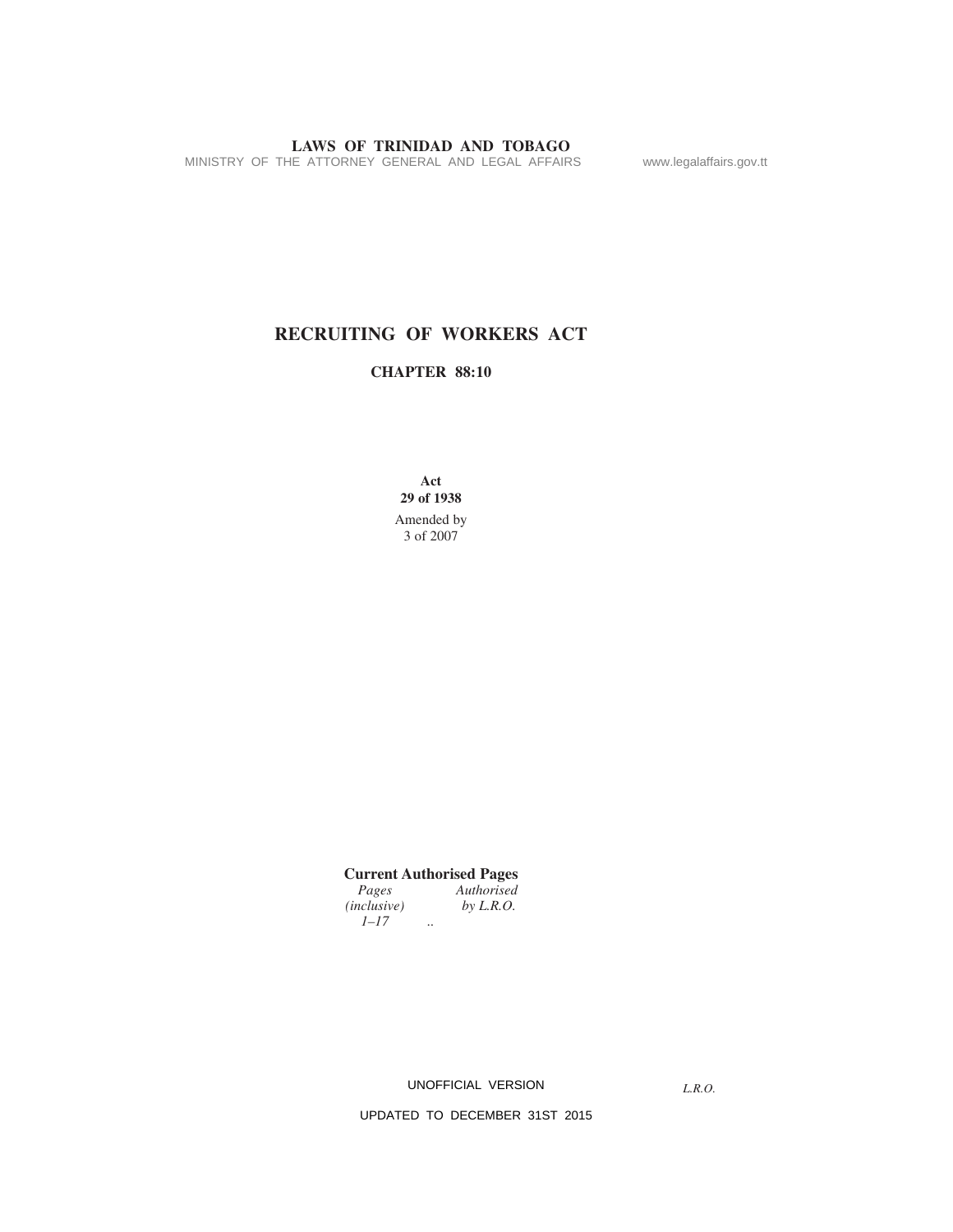*Page* 

| <b>Chap.</b> 88:10                                 | Recruiting of Workers |                         |
|----------------------------------------------------|-----------------------|-------------------------|
| MINISTRY OF THE ATTORNEY GENERAL AND LEGAL AFFAIRS |                       | www.legalaffairs.gov.tt |

#### **Index of Subsidiary Legislation**

|                                                                   | $  -$ |
|-------------------------------------------------------------------|-------|
| Recruiting of Workers Regulations [Act No. 29 of 1938 (Schedule)] |       |

#### **Note on Adaptation**

1. Certain fees in this Chapter were increased by the Commission under paragraph 4 of the Second Schedule to the Law Revision Act (Ch. 3:03). Where this occurs, a marginal reference in the form normally indicating an amendment is made to LN 51/1980 (the Legal Notice by which the President's approval was signified).

2. Under paragraph 6 of the Second Schedule to the Law Revision Act (Ch. 3:03) the Commission amended certain references to public officers in this Chapter. The Minister's approval of the amendments was signified by LN 52/1980, but no marginal reference is made to this Notice where any such amendment is made in the text.

UNOFFICIAL VERSION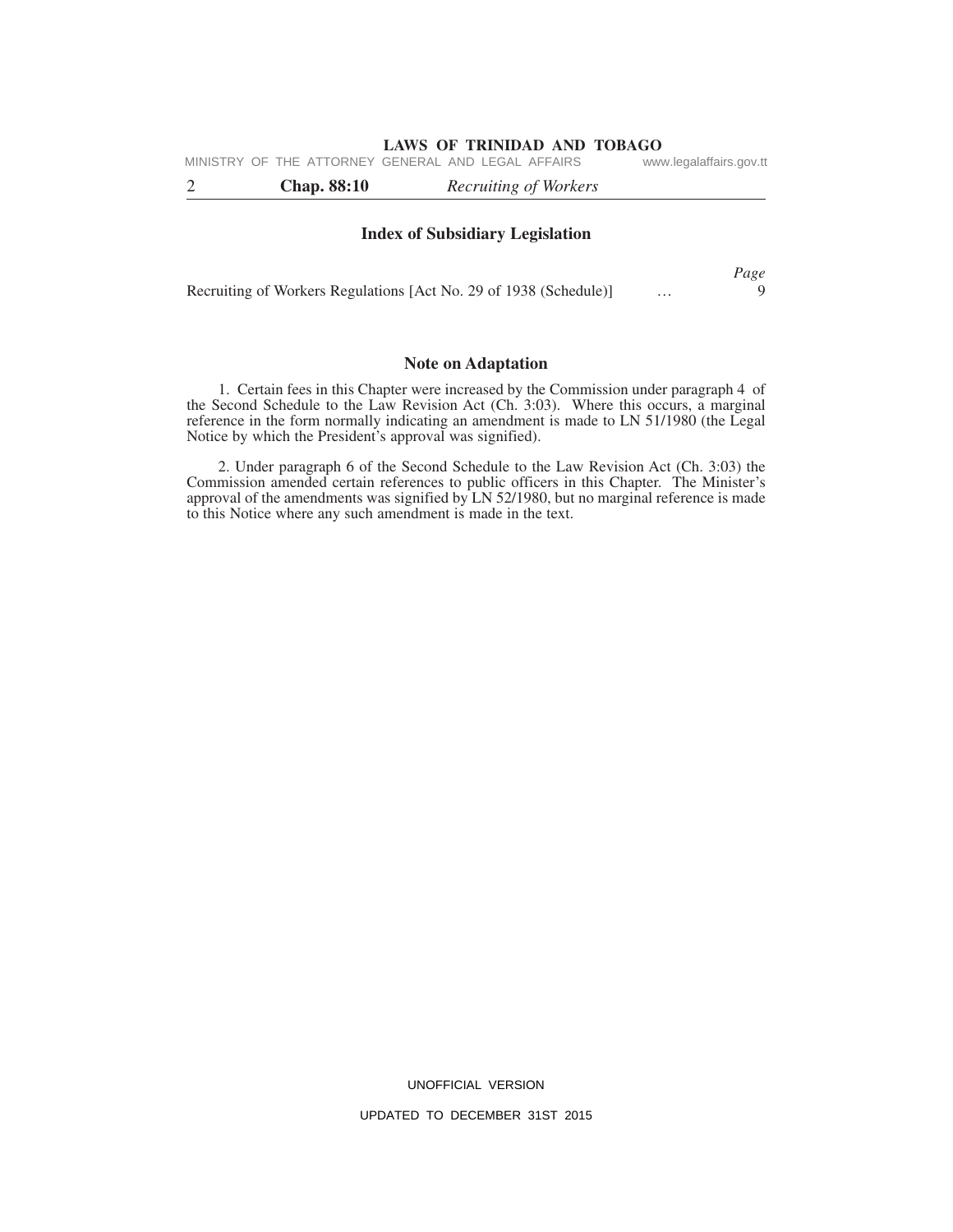MINISTRY OF THE ATTORNEY GENERAL AND LEGAL AFFAIRS www.legalaffairs.gov.tt

*Recruiting of Workers* **Chap. 88:10** 3

**CHAPTER 88:10**

# **RECRUITING OF WORKERS ACT**

## ARRANGEMENT OF SECTIONS

# **SECTION**

- 1. Short title.
- 2. Interpretation.
- 3. Exemptions.
- 4. Persons who recruit to be licensed.
- 5. *(Repealed by Act No. 3 of 2007).*
- 6. Examination of workers.
- 7. Expenses of workers.
- 8. Return of workers to their homes.
- 9. Worker-recruiters.
- 10. Offences.
- 11. Power to make Regulations.

UNOFFICIAL VERSION

*L.R.O.*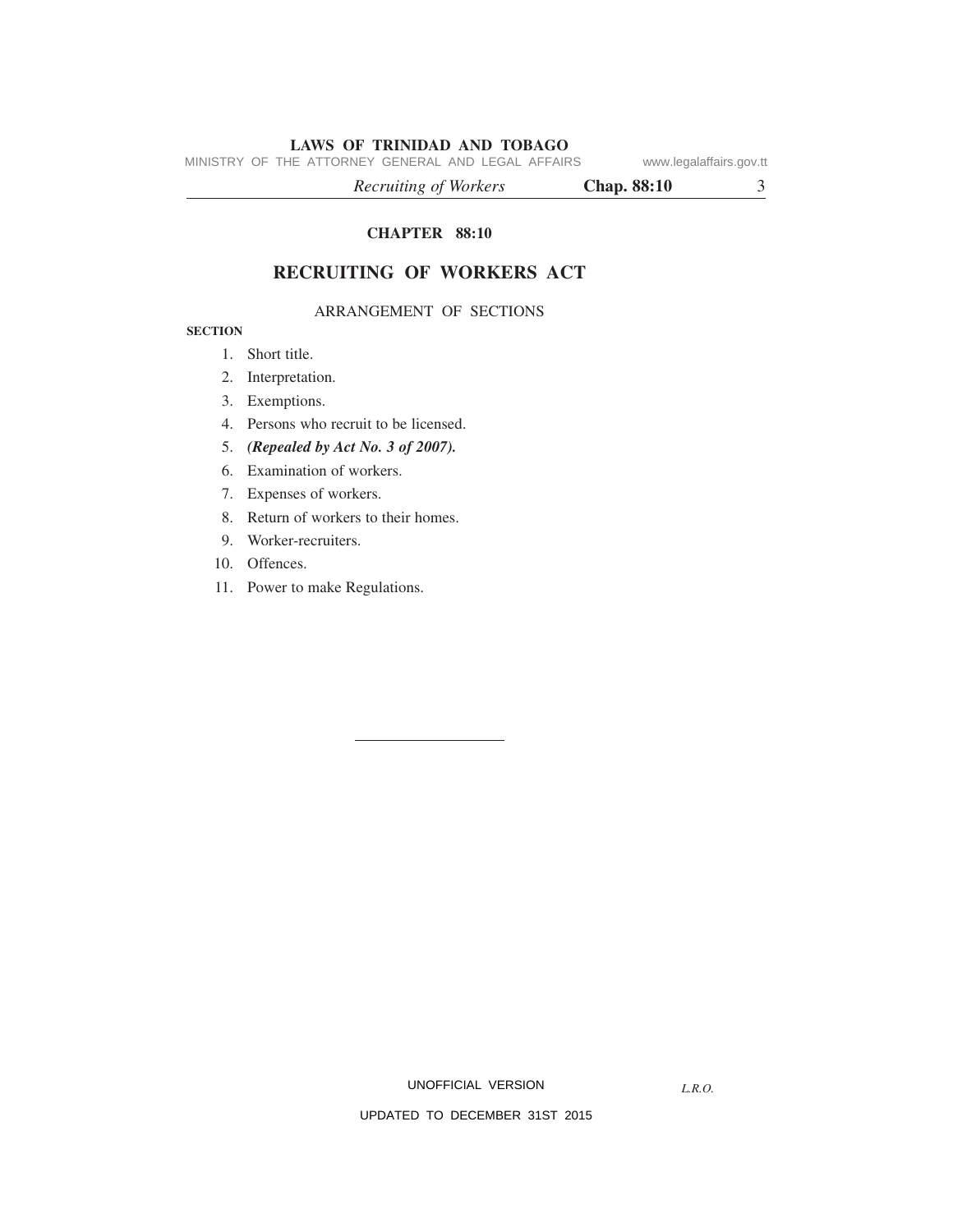**LAWS OF TRINIDAD AND TOBAGO**<br>GENERAL AND LEGAL AFFAIRS www.legalaffairs.gov.tt MINISTRY OF THE ATTORNEY GENERAL AND LEGAL AFFAIRS

4 **Chap. 88:10** *Recruiting of Workers*

# **CHAPTER 88:10**

# **RECRUITING OF WORKERS ACT**

| 1950 Ed.<br>Ch. 22 No. 7.<br>29 of 1938. | An Act to regulate the recruiting of workers.                                                                                                                                                                                                                                                                                                                                                                                                                                                                                 |  |  |  |  |  |  |
|------------------------------------------|-------------------------------------------------------------------------------------------------------------------------------------------------------------------------------------------------------------------------------------------------------------------------------------------------------------------------------------------------------------------------------------------------------------------------------------------------------------------------------------------------------------------------------|--|--|--|--|--|--|
| Commencement.                            | [1ST SEPTEMBER 1939]                                                                                                                                                                                                                                                                                                                                                                                                                                                                                                          |  |  |  |  |  |  |
| Short title.                             | 1. This Act may be cited as the Recruiting of Workers Act.                                                                                                                                                                                                                                                                                                                                                                                                                                                                    |  |  |  |  |  |  |
| Interpretation.                          | 2. (1) In this Act—                                                                                                                                                                                                                                                                                                                                                                                                                                                                                                           |  |  |  |  |  |  |
|                                          | "Convention" means the Convention concerning the Regulation<br>of Certain Special Systems of Recruiting Workers adopted<br>by the International Labour Conference in June, 1936;                                                                                                                                                                                                                                                                                                                                              |  |  |  |  |  |  |
|                                          | "licensing officer" means the person appointed by the Minister to<br>be a licensing officer for the purposes of this Act;                                                                                                                                                                                                                                                                                                                                                                                                     |  |  |  |  |  |  |
|                                          | "licensee" means the holder of a licence under this Act;                                                                                                                                                                                                                                                                                                                                                                                                                                                                      |  |  |  |  |  |  |
|                                          | "worker" means a person who is intended to be employed in work<br>of any kind, whether manual or clerical, and whether within<br>or without Trinidad and Tobago;                                                                                                                                                                                                                                                                                                                                                              |  |  |  |  |  |  |
|                                          | "worker-recruiter" means a person who, being employed as a<br>worker, is authorised in writing by his employer to recruit other<br>workers on behalf of his employer, but who does not receive<br>any remuneration or other advantages for the recruiting.                                                                                                                                                                                                                                                                    |  |  |  |  |  |  |
|                                          | (2) A person recruits within the meaning of this Act who<br>by himself or through others procures, engages, hires or supplies<br>or undertakes or attempts to procure, engage, hire or supply<br>workers for the purpose of being employed by himself or<br>by any other person, so long as the worker does not spontaneously<br>offer his services at the place of employment or at a public<br>emigration or employment office or at an office conducted by an<br>employers' organisation and supervised by the Government. |  |  |  |  |  |  |
| Exemptions.                              | <b>3.</b> This Act does not apply to-<br>$(a)$ the recruiting of workers within Trinidad for<br>employment therein, or within Tobago for<br>employment therein; or                                                                                                                                                                                                                                                                                                                                                            |  |  |  |  |  |  |

UNOFFICIAL VERSION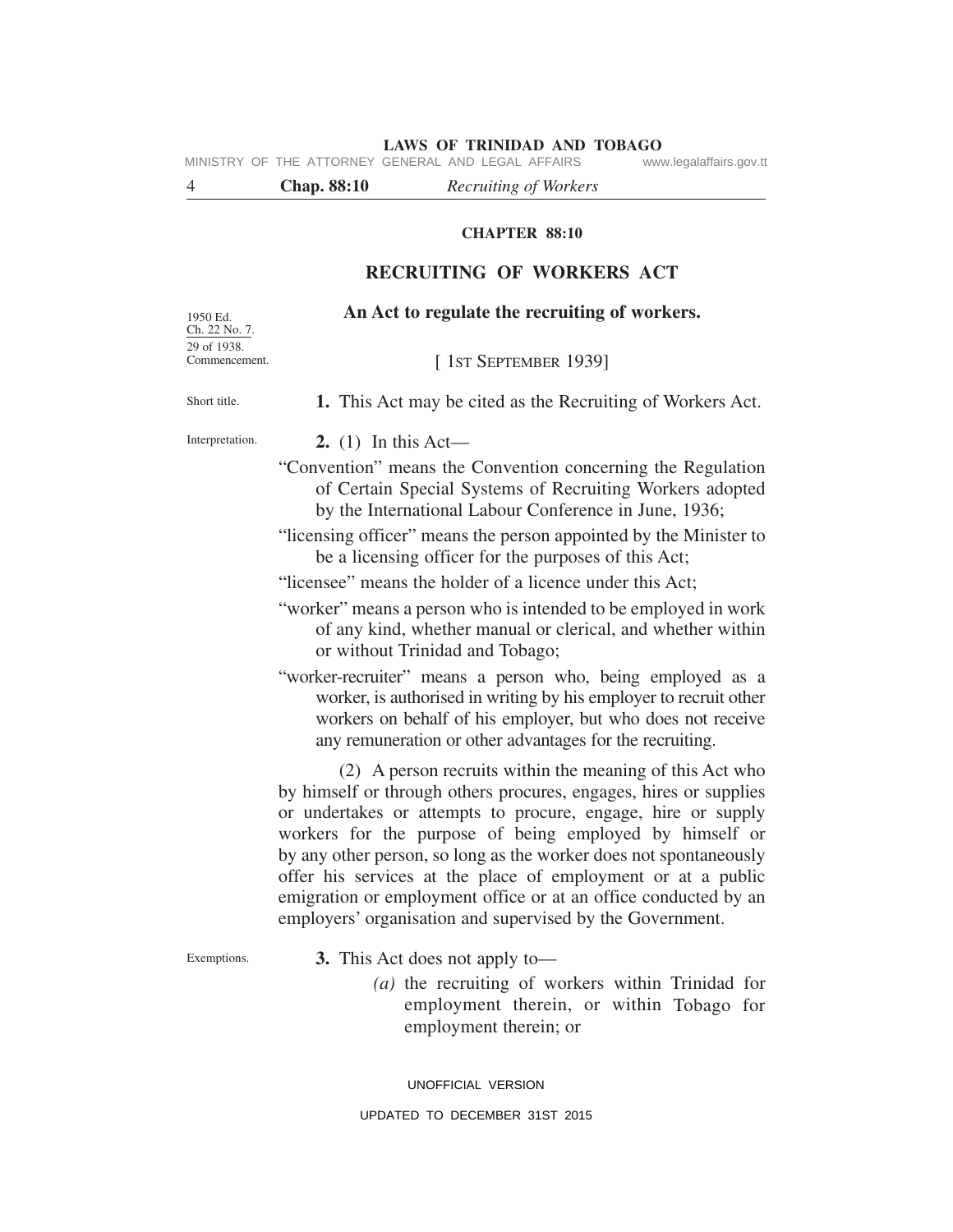|  | MINISTRY OF THE ATTORNEY GENERAL AND LEGAL AFFAIRS |  |  | www.legalaffairs.gov.tt |
|--|----------------------------------------------------|--|--|-------------------------|
|  |                                                    |  |  |                         |

| Recruiting of Workers | <b>Chap. 88:10</b> |  |
|-----------------------|--------------------|--|
|                       |                    |  |

# *(b)* the recruiting of personal or domestic servants or non-manual workers for employment in Trinidad and Tobago,

or to any workers so recruited, unless the recruiting is done by professional recruiting agents.

**4.** (1) Subject to subsection (7) no person shall recruit Persons who workers unless he is licensed in that behalf under this Act; licensed. but the licensing officer may accept as equivalent to a licence issued by him a licence issued by the competent authority of the territory of employment.

(2) Every person desirous of obtaining a licence under this section shall apply to the licensing officer who may in his discretion issue a licence—

- *(a)* if he is satisfied that the applicant is a fit and proper person to be granted a licence;
- *(b)* if the prescribed security has been furnished; and
- *(c)* if he is satisfied that adequate provision has been made for safeguarding the health and welfare of the workers to be recruited.

(3) A licence shall not be transferable and shall be subject to such conditions as shall be prescribed.

(4) No licence shall be issued for a period exceeding one year, but it may be renewed if the licensing officer is satisfied that the conditions on which it was granted have been complied with.

(5) The licensing officer may cancel any licence in any case where the licensee has been convicted of an offence under this Act or the Regulations made thereunder or has not complied with the conditions under which it was granted or is guilty of conduct which in the opinion of the licensing officer renders him no longer a fit and proper person to hold a licence. The licensing officer may also suspend any licence pending the decision of the Court or the making of any enquiry which he considers necessary.

recruit to be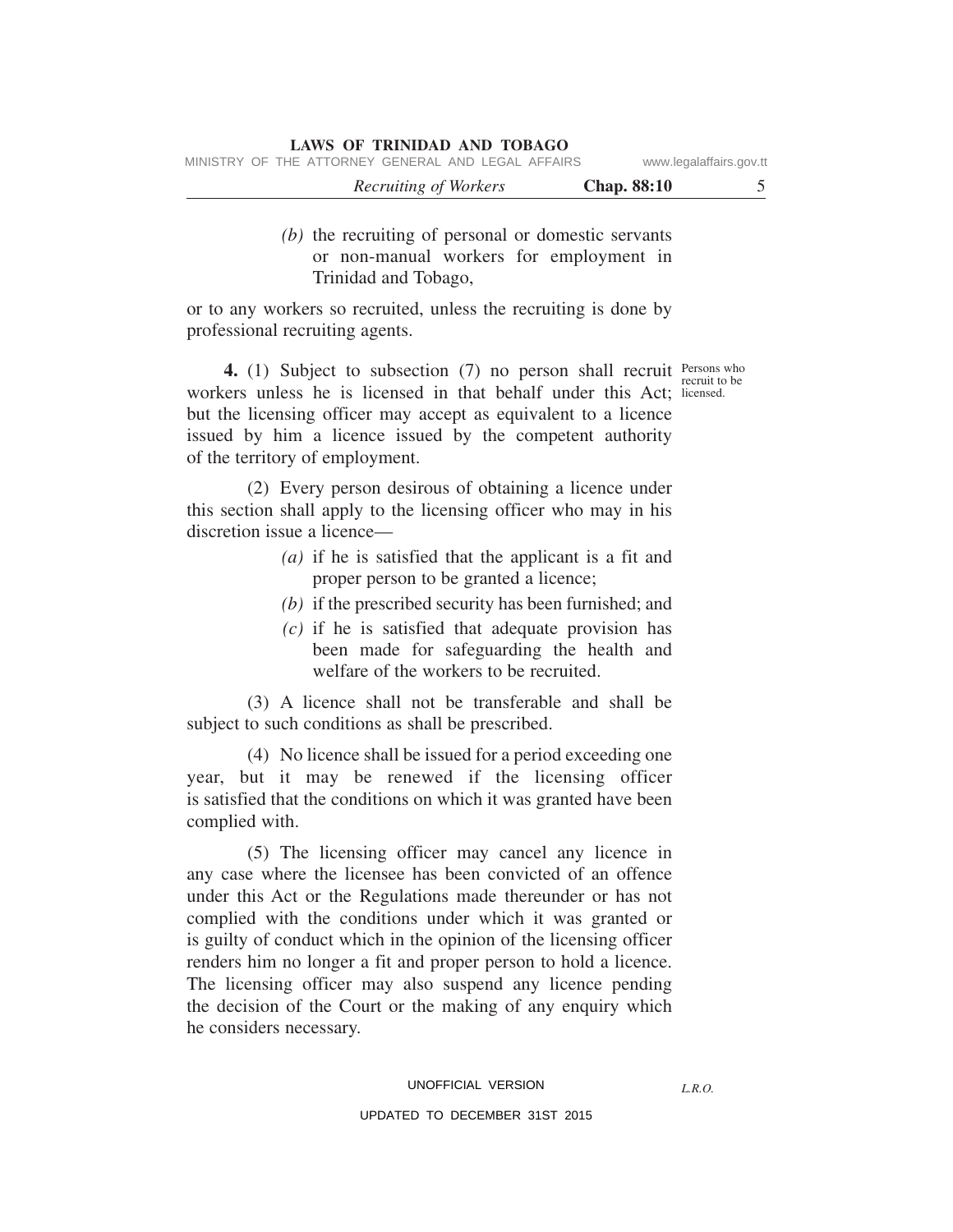| - 6 | <b>Chap.</b> 88:10                                 | Recruiting of Workers |                         |
|-----|----------------------------------------------------|-----------------------|-------------------------|
|     | MINISTRY OF THE ATTORNEY GENERAL AND LEGAL AFFAIRS |                       | www.legalaffairs.gov.tt |

(6) Any person aggrieved by any decision of the licensing officer under this section may appeal to the Minister.

(7) This section does not apply to worker-recruiters.

# **5.** *(Repealed by Act No. 3 of 2007).*

Examination of workers.

**6.** (1) Recruited workers shall—

*(a)* be brought before a Magistrate; and

*(b)* be medically examined,

in accordance with Regulations made under this Act.

(2) The Magistrate before whom any recruited worker is brought shall satisfy himself that this Act and the Regulations made thereunder have been observed and that the worker has not been subjected to pressure or recruited by misrepresentation or mistake.

Expenses of workers.

**7.** The expenses of the journey of recruited workers and their families to the place of employment, including all expenses incurred for their protection during the journey, shall be borne, and necessaries for the journey shall be provided, by the recruiter (not being a worker-recruiter) or employer in accordance with Regulations made under this Act.

Return of workers to their homes.

**8.** A recruited worker who—

- *(a)* becomes incapacitated by sickness or accident during the journey to his place of employment;
- *(b)* is found on medical examination to be unfit for employment;
- *(c)* is not engaged after being recruited for a reason for which he is not responsible; or
- *(d)* is found by a Magistrate to have been recruited by pressure or by misrepresentation or mistake,

and the family of such recruited worker, and the family of a recruited worker who dies during the journey to the place of employment, shall be returned to their homes at the expense of

> UNOFFICIAL VERSION UPDATED TO DECEMBER 31ST 2015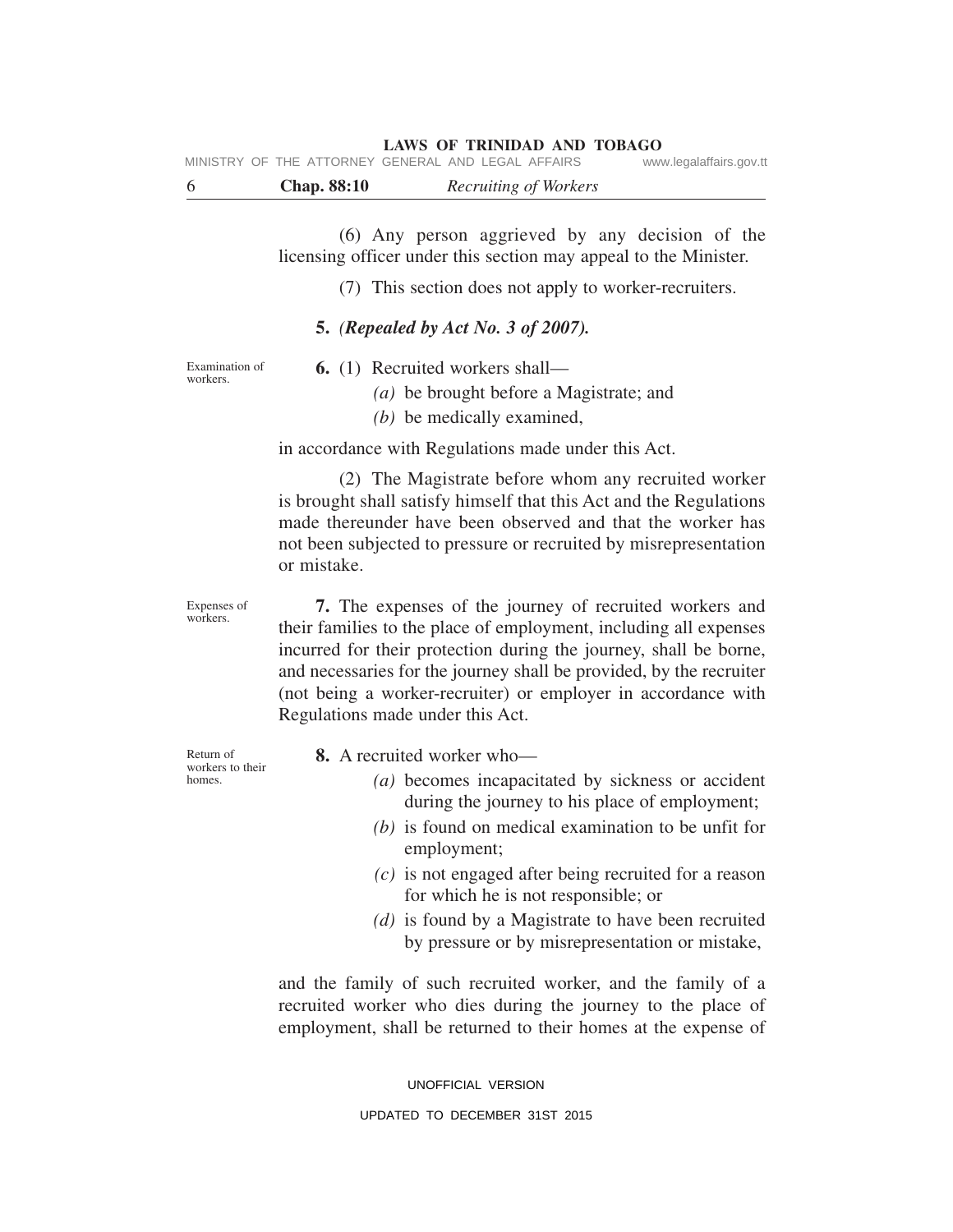|  | LAWS OF TRINIDAD AND TOBAGO |  |  |  |
|--|-----------------------------|--|--|--|
|--|-----------------------------|--|--|--|

|  | MINISTRY OF THE ATTORNEY GENERAL AND LEGAL AFFAIRS |  |  | www.legalaffairs.gov.tt |  |
|--|----------------------------------------------------|--|--|-------------------------|--|
|  |                                                    |  |  |                         |  |

*Recruiting of Workers* **Chap. 88:10** 7

the recruiter or employer in accordance with Regulations made under this Act.

9. This Act and the Regulations made thereunder shall, Workerrecruiters. unless otherwise expressly provided, apply to worker-recruiters as if they were licensees except that worker-recruiters shall recruit only in such areas as may be prescribed and shall not make advances of wages to recruited workers.

10. Any person who acts in contravention of this Act, or the Offences. Regulations made thereunder, is liable on summary conviction to a fine of four thousand dollars and to imprisonment for six months.

11. (1) The Minister may make Regulations, not power to make inconsistent with this Act, for the purpose of giving effect thereto, or to any of the provisions of the Convention; and without prejudice to the generality of the foregoing power he may by regulation provide for—

- *(a)* the manner and form in which application shall be made for licences, the particulars to be furnished upon every such application, the conditions under which any licence may be issued, the form of licences, the fees payable therefor and the particulars to be set forth therein;
- *(b)* the security to be furnished by applicants for licences;
- *(c)* the records to be kept by licensees;
- *(d)* the remuneration to be paid to the agents of licensees;
- *(e)* the restriction of recruiting to certain areas;
- *(f)* the supervision of worker-recruiters;
- *(g)* the documents to be given to the recruited worker by the licensee;
- *(h)* the provision of transport for recruited workers and their families from the place of recruitment to the place of employment;

*L.R.O.* 

Regulations.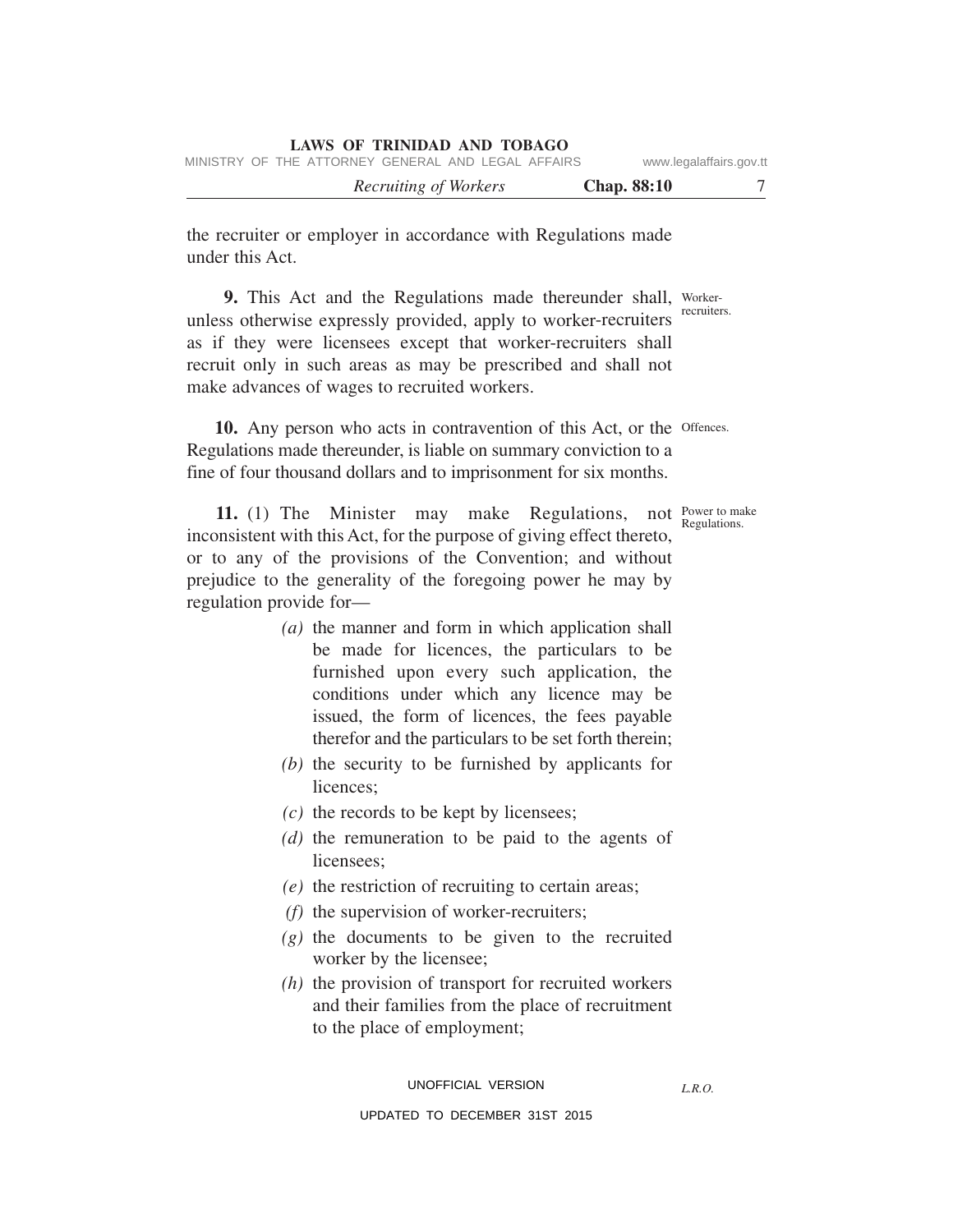|   |                    | MINISTRY OF THE ATTORNEY GENERAL AND LEGAL AFFAIRS    | www.legalaffairs.gov.tt |  |  |  |
|---|--------------------|-------------------------------------------------------|-------------------------|--|--|--|
| 8 | <b>Chap.</b> 88:10 | Recruiting of Workers                                 |                         |  |  |  |
|   |                    |                                                       |                         |  |  |  |
|   |                    | ( <i>i</i> ) the amount of wages which may be paid in |                         |  |  |  |
|   |                    | advance to recruited workers, and the conditions      |                         |  |  |  |
|   |                    | under which advances of wages may be made;            |                         |  |  |  |

*(j)* anything which by this Act is to be prescribed, or as to which regulations are to be made.

(2) Regulations made under this Act shall be subject to affirmative resolution of Parliament.

(3) The Recruitment of Workers Regulations (formerly appearing in a Schedule to this Act) shall be deemed to be Regulations made under this section and may be amended or revoked under this section.

UNOFFICIAL VERSION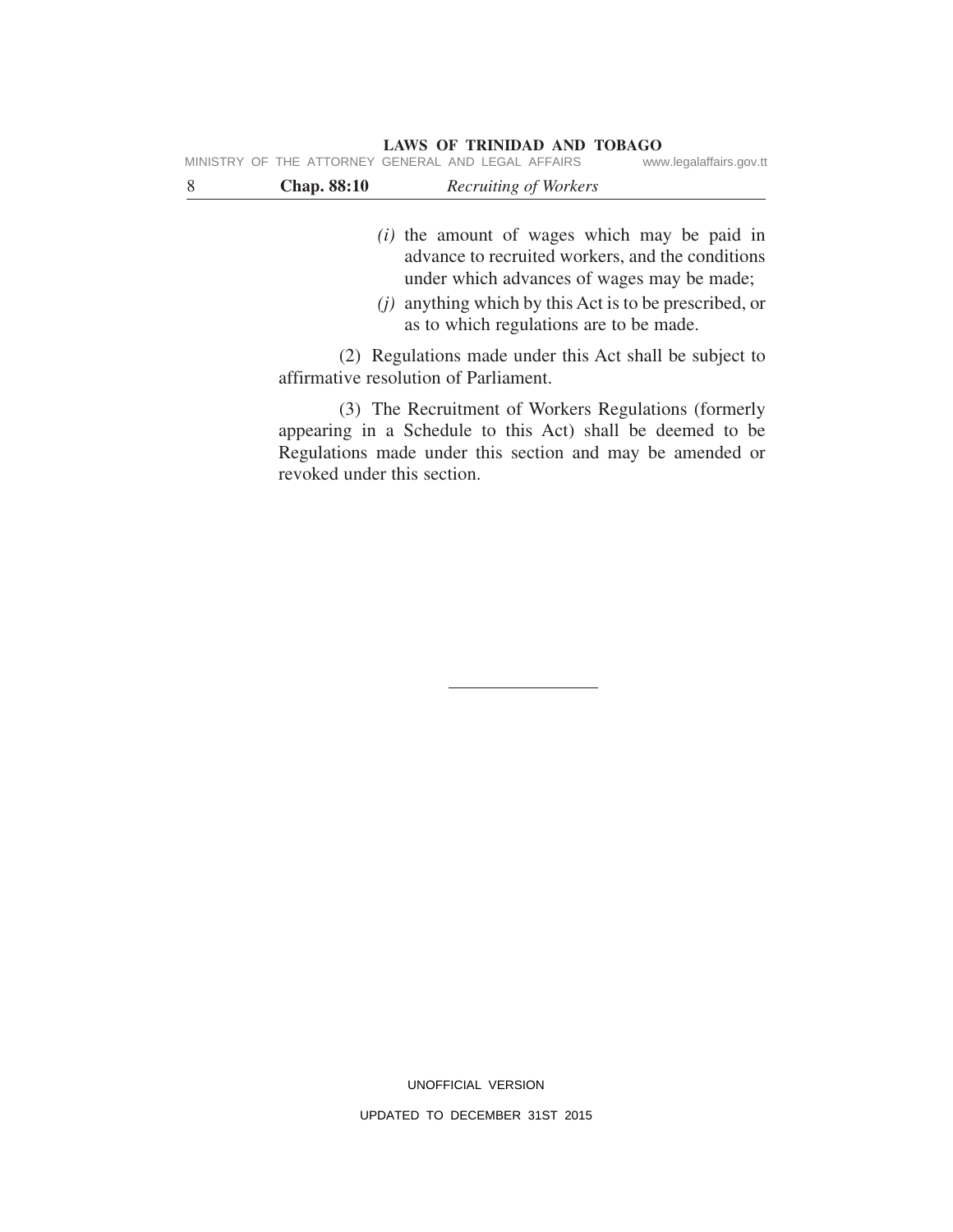MINISTRY OF THE ATTORNEY GENERAL AND LEGAL AFFAIRS www.legalaffairs.gov.tt

*Recruiting of Workers* **Chap. 88:10** 9

**SUBSIDIARY LEGISLATION**

## **RECRUITING OF WORKERS REGULATIONS**

#### ARRANGEMENT OF REGULATIONS

#### **REGULATION**

- 1. Citation.
- 2. Control of economic development likely to involve recruiting of labour.
- 3. Welfare of the population to be considered before granting permission to recruit labour.
- 4. Provisions relating to the family of the recruited worker.
- 5. Grouping of workers under ethnical conditions.
- 6. Employment of juveniles.
- 7. Information to be supplied to workers of conditions of employment.
- 8. Transport facilities to be provided.
- 9. Travelling and maintenance expenses to be defrayed by the recruiter or employer.
- 10. Care and repatriation of worker's family.
- 11. Medical examination of recruited workers.
- 12. Records to be kept.
- 13. Licensee's assistants to obtain a permit.
- 14. Area in which worker-recruiters may operate.
- 15. Advance against wages.
- 16. Licence fees.
- 17. Amount of security bond.
- 18. Form of bond.

# **SCHEDULE.**

UNOFFICIAL VERSION

*L.R.O.*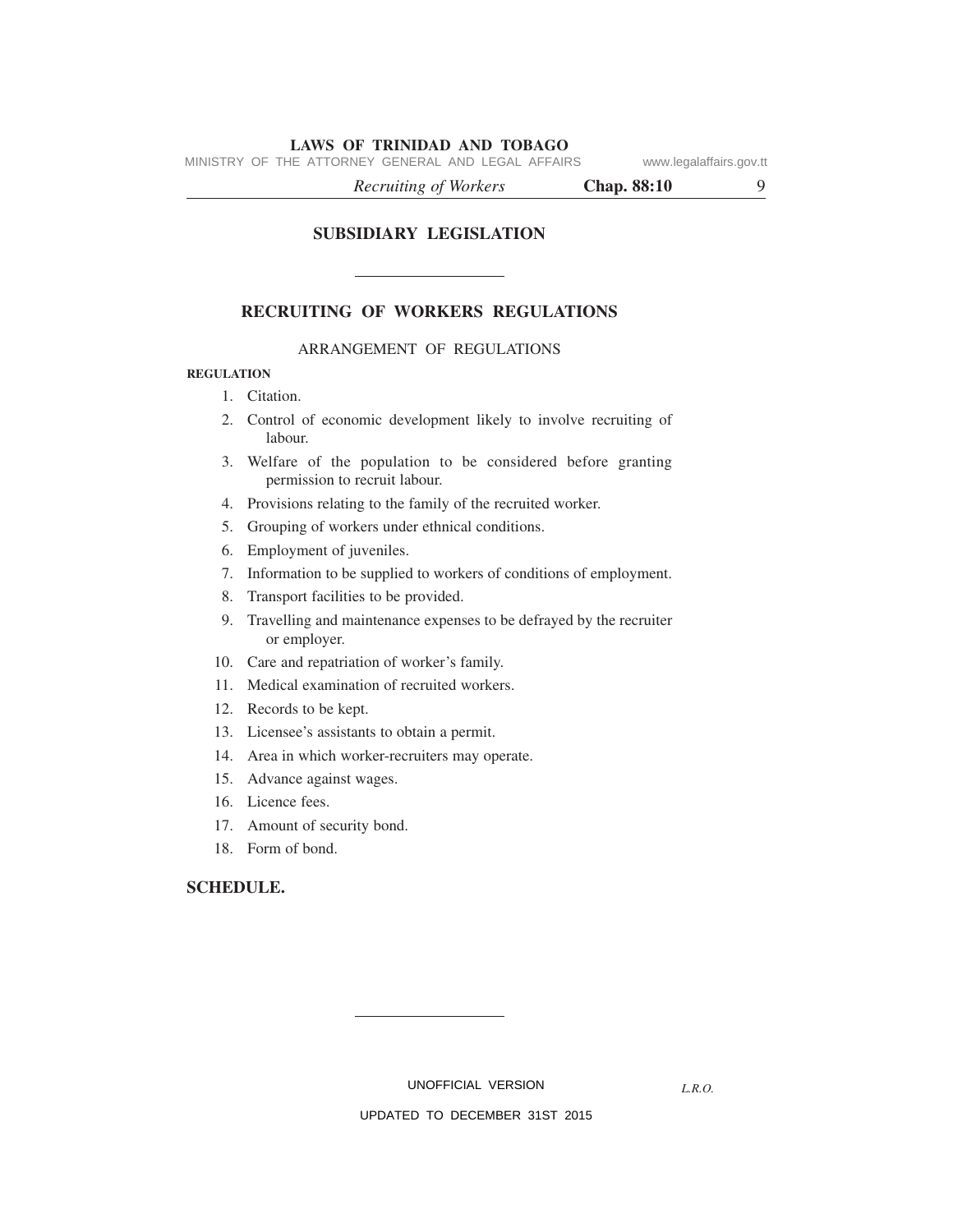|                           |                      | MINISTRY OF THE ATTORNEY GENERAL AND LEGAL AFFAIRS                      | www.legalaffairs.gov.tt |
|---------------------------|----------------------|-------------------------------------------------------------------------|-------------------------|
| 10                        | <b>Chap.</b> 88:10   | <i>Recruiting of Workers</i>                                            |                         |
| [Subsidiary]              |                      |                                                                         |                         |
| 29 of 1938.<br>$(Sch.)$ . |                      | RECRUITING OF WORKERS REGULATIONS<br>deemed to be made under section 11 |                         |
| Citation.                 | Workers Regulations. | 1. These Regulations may be cited as the Recruiting of                  |                         |

**2.** Any person who desires to carry out in any area any scheme of economic development which is likely to involve the recruiting of labour shall first obtain the written permission of the licensing officer who shall ensure that such measures as may be practicable and necessary shall be taken—

**LAWS OF TRINIDAD AND TOBAGO**

- *(a)* to avoid the risk of pressure being brought to bear on the populations concerned by or on behalf of the employers in order to obtain the labour required;
- *(b)* to ensure that, as far as possible, the political and social organisation of the populations concerned and their powers of adjustment to the changed economic conditions will not be endangered by the demand for labour; and
- *(c)* to deal with any other possible untoward effects of such development on the populations concerned.

**3.** (1) Before granting permission to recruit labour in any area, the licensing officer shall take into consideration the possible effects of the withdrawal of adult males on the social life of the population concerned, and in particular shall consider—

- *(a)* the density of the population, its tendency to increase or decrease, and the probable effect upon the birth rate of the withdrawal of adult males;
- *(b)* the possible effects of the withdrawal of adult males on the health, welfare and development of the population concerned, particularly in connection with the food supply;
- *(c)* the dangers to the family and morality arising from the withdrawal of adult males; and

UNOFFICIAL VERSION

UPDATED TO DECEMBER 31ST 2015

Welfare of the population to be considered before granting permission to recruit labour.

Control of economic development likely to involve recruiting of labour.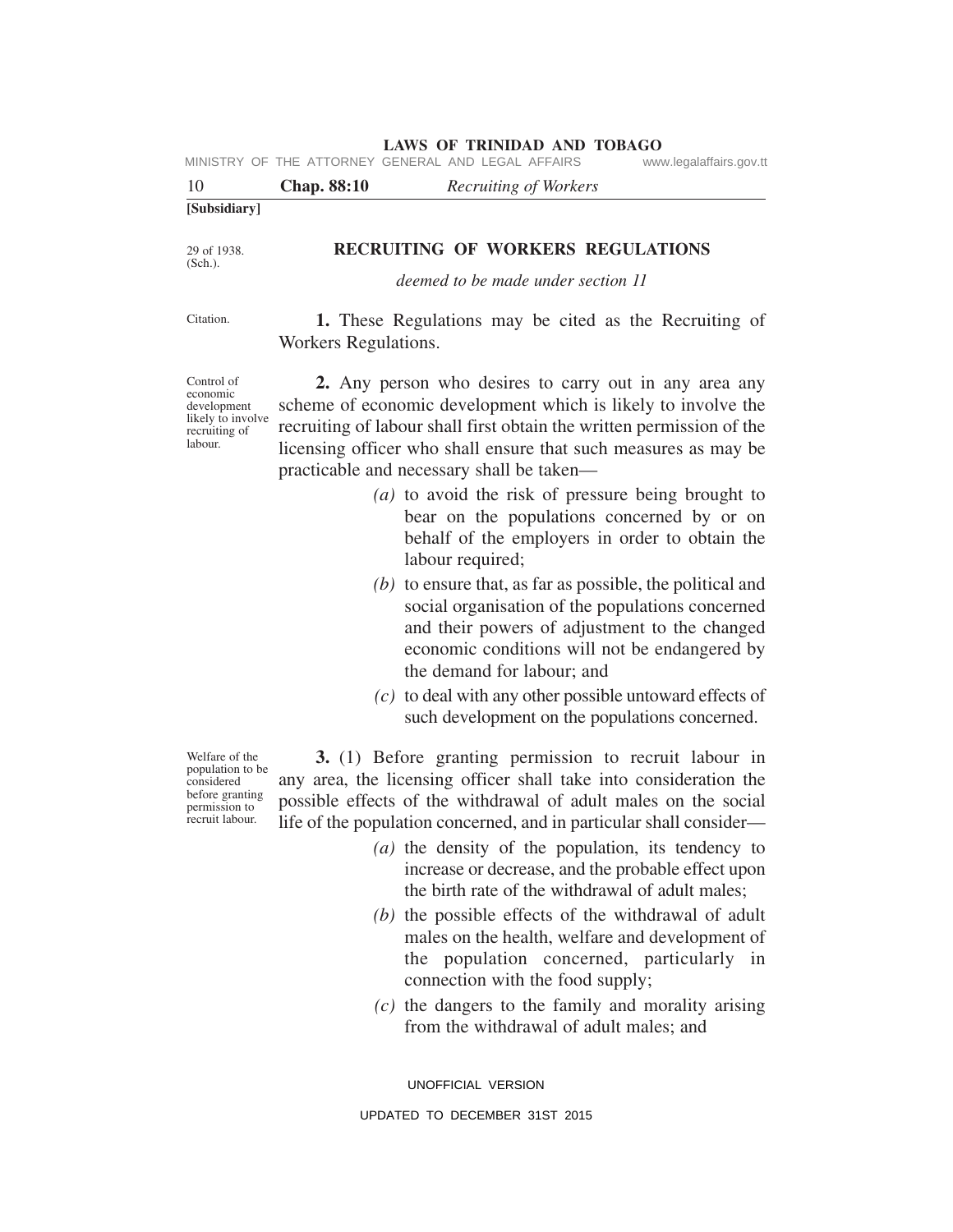|                         |                    | LAWS OF TRINIDAD AND TOBAGO                        |  |
|-------------------------|--------------------|----------------------------------------------------|--|
| www.legalaffairs.gov.tt |                    | MINISTRY OF THE ATTORNEY GENERAL AND LEGAL AFFAIRS |  |
|                         | <b>Chap.</b> 88:10 | Recruting of Workers                               |  |
| [Subsidiary]            |                    | Recruiting of Workers Regulations                  |  |

# *(d)* the possible effects of the withdrawal of adult males on the social organisation of the population concerned.

(2) The licensing officer may, in order to safeguard the populations concerned against any untoward consequences of the withdrawal of adult males, fix the maximum number of adult males who may be recruited in any given social unit in such manner that the number of adult males remaining in the unit does not fall below a prescribed percentage of the normal proportion of adult males to women and children.

4. (1) The recruiting of the head of a family shall not be Provisions deemed to involve the recruiting of any member of his family.

(2) The licensing officer may take the necessary measures to encourage recruited workers to be accompanied by their families, more particularly in the case of workers recruited for agricultural or similar employment at a long distance from their homes and for periods exceeding one year.

(3) Except at the express request of the persons concerned, recruited workers shall not be separated from wives and minor children who have been authorised to accompany them to, and to remain with them at, the place of employment.

(4) In default of agreement to the contrary before the departure of the worker from the place of recruiting, an authorisation to accompany a worker shall be deemed to be an authorisation to remain with him for the full duration of his term of service.

**5.** The licensing officer may make it a condition of Grouping of permitting recruiting that the recruited workers shall be grouped ethnical at the place of employment under suitable ethnical conditions.

**6.** No juvenile between the ages of fourteen and eighteen Employment of shall be recruited except with the consent of his parents or guardian and provided the conditions of employment are stated in writing and approved by the Magistrate of the district in which he

# UNOFFICIAL VERSION UPDATED TO DECEMBER 31ST 2015

relating to the family of the recruited worker.

workers under conditions.

juveniles.

*L.R.O.*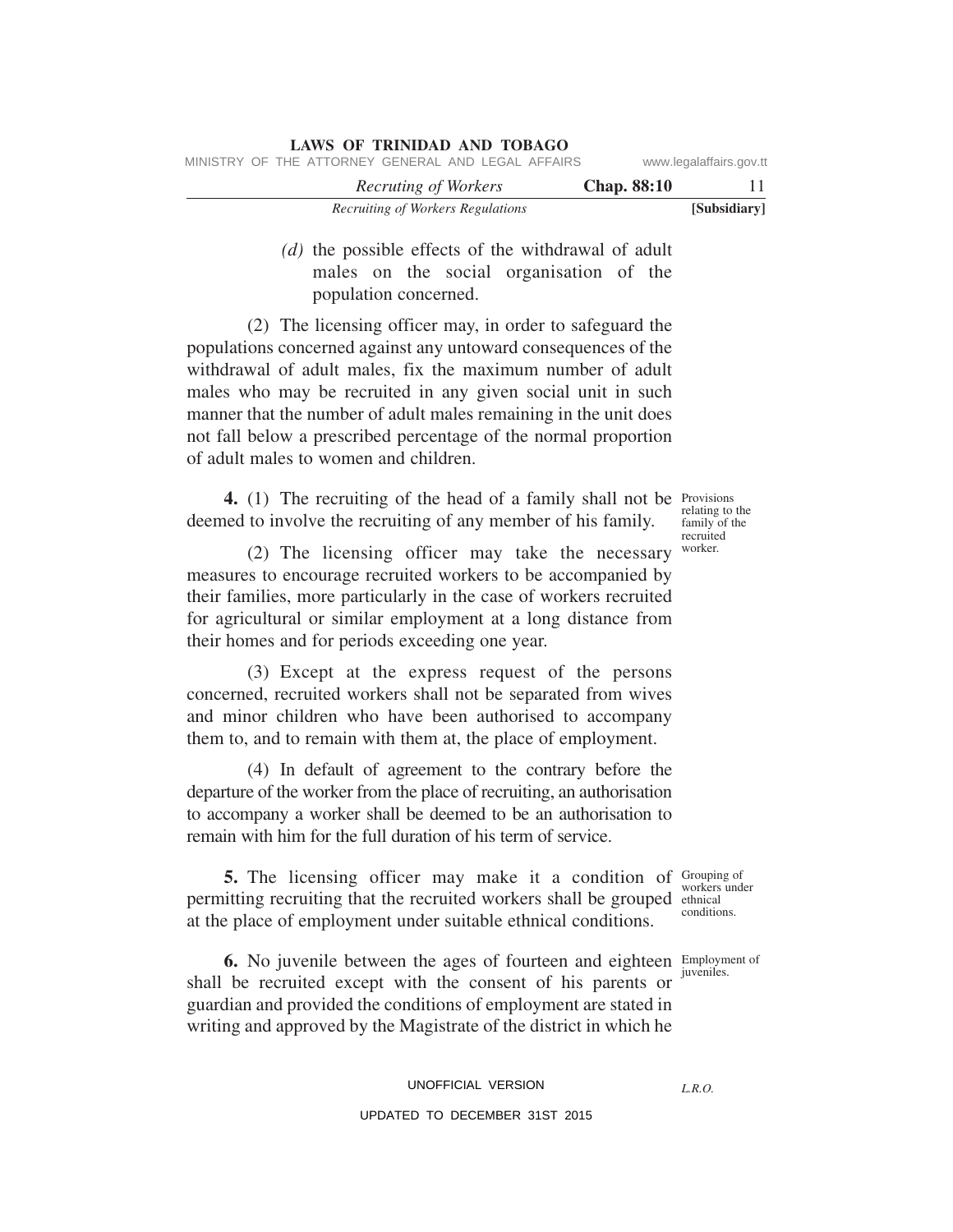|  | $\sim$ $\sim$                                      |  |  |                         |
|--|----------------------------------------------------|--|--|-------------------------|
|  | MINISTRY OF THE ATTORNEY GENERAL AND LEGAL AFFAIRS |  |  | www.legalaffairs.gov.tt |

|              | <b>Chap.</b> 88:10 | Recruiting of Workers             |  |
|--------------|--------------------|-----------------------------------|--|
| [Subsidiary] |                    | Recruiting of Workers Regulations |  |

is recruited or to be employed and the Magistrate must satisfy himself that the work is suitable and that the welfare of the juvenile is sufficiently safeguarded.

Information to be supplied to workers of conditions of employment.

**7.** The licensing officer may, as a condition of granting a licence, require the issue to each recruited worker who is not engaged at or near the place of recruiting of a document in writing such as a memorandum of information, a work book or a provisional contract containing such particulars as the authority may determine, as for example particulars of the identity of the workers, the prospective conditions of employment and any advances of wages made to the workers.

Transport facilities to be provided.

**8.** (1) The recruiter or employer shall whenever possible provide transport to the place of employment for recruited workers.

(2) The licensing officer shall take all necessary measures to ensure—

- *(a)* that the vehicles or vessels used for the transport of workers are suitable for the transport, are in good sanitary condition and are not overcrowded;
- *(b)* that when it is necessary to break the journey for the night suitable accommodation is provided for the workers; and
- *(c)* that in the case of long journeys all necessary arrangements are made for medical assistance and for the welfare of the workers.

(3) When recruited workers have to make a long journey on foot to the place of employment, the licensing officer shall take all necessary measures to ensure—

- *(a)* that the length of the daily journey is compatible with the maintenance of the health and strength of the workers; and
- *(b)* that, where the extent of the movement of labour makes this necessary, rest camps or rest houses are provided at suitable points on main routes and are kept in proper sanitary condition and have the necessary facilities for medical attention.

UNOFFICIAL VERSION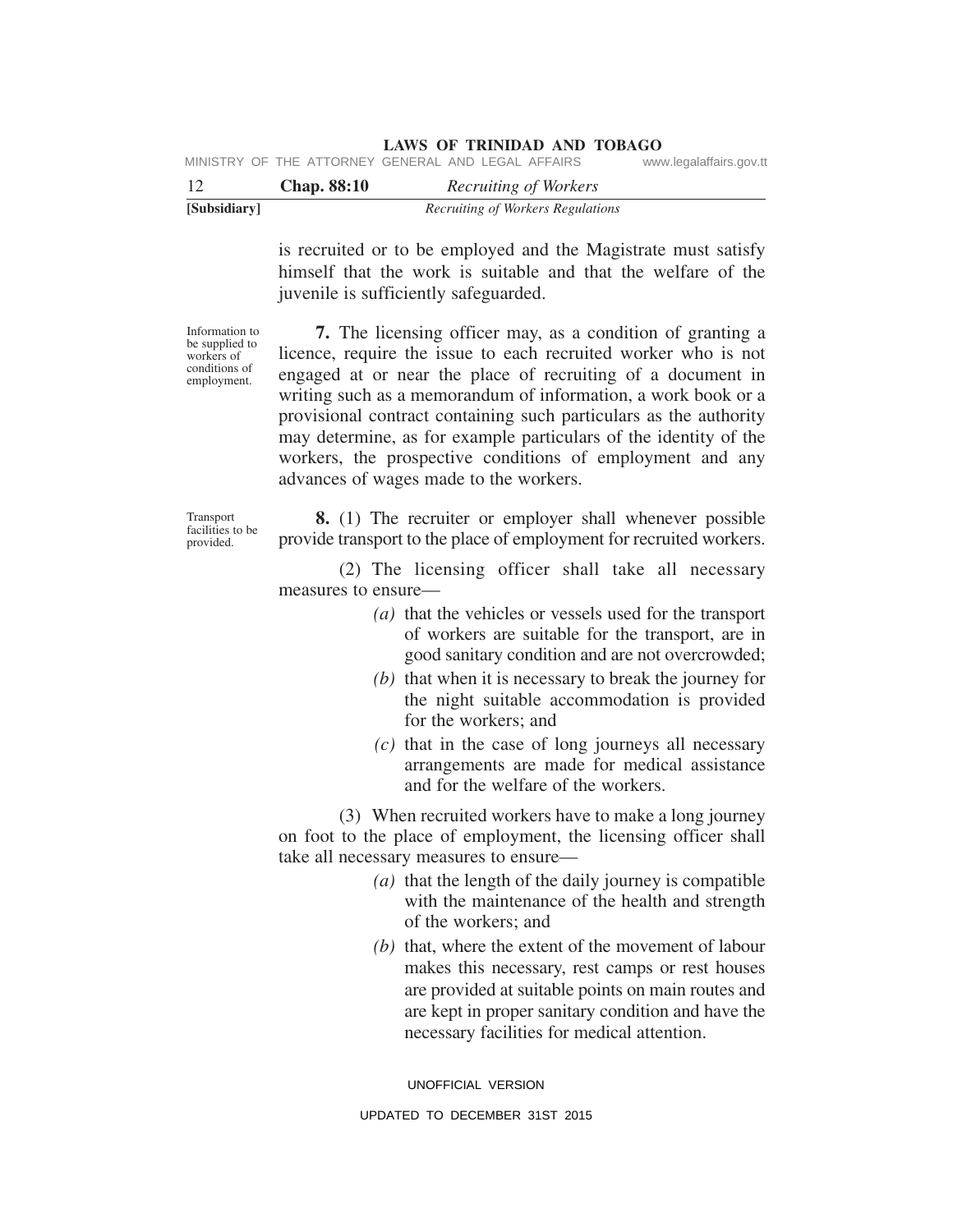| LAWS OF TRINIDAD AND TOBAGO                        |                           |
|----------------------------------------------------|---------------------------|
| MINISTRY OF THE ATTORNEY GENERAL AND LEGAL AFFAIRS | www.legalaffairs.gov.tt   |
| Recruting of Workers                               | <b>Chap.</b> 88:10<br>-13 |
| Recruiting of Workers Regulations                  | [Subsidiary]              |

(4) When recruited workers have to make long journeys in groups to the place of employment, they shall be conveyed by a responsible person.

**9.** (1) The expenses of the journey of recruited workers to Travelling and the place of employment, including all expenses incurred for expenses to be their protection during the journey, shall be borne by the recruiter defrayed by the or employer. maintenance recruiter or employer.

(2) The recruiter or employer shall furnish recruited workers with everything necessary for their welfare during the journey to the place of employment, including particularly, as local circumstances may require, adequate and suitable supplies of food, drinking water, fuel and cooking utensils, clothing and blankets.

(3) This section applies to workers recruited by workerrecruiters only when more than six workers are recruited together.

**10.** Where the families of recruited workers have been care and authorised to accompany the workers to the place of employment worker's family the Magistrate shall take all necessary measures for safeguarding their health and welfare during the journey and more particularly—

- *(a)* regulations 8 and 9 shall apply to such families;
- *(b)* in the event of the worker being repatriated by virtue of section 8 of the Act, his family shall also be repatriated; and
- *(c)* in the event of the death of the worker during the journey to the place of employment, his family shall be repatriated.

11. (1) Every recruited worker shall be medically examined. Medical

(2) Where the worker has been recruited for  $\frac{\text{recruited}}{\text{workers}}$ employment at a distance from the place of recruiting or has been recruited for employment beyond Trinidad and Tobago, the medical examination shall take place as near as may be convenient to the place of recruiting or, in the case of workers recruited for employment beyond Trinidad and Tobago, at latest at the place of departure from Trinidad and Tobago.

### UNOFFICIAL VERSION

## UPDATED TO DECEMBER 31ST 2015

worker's family.

examination of workers.

*L.R.O.*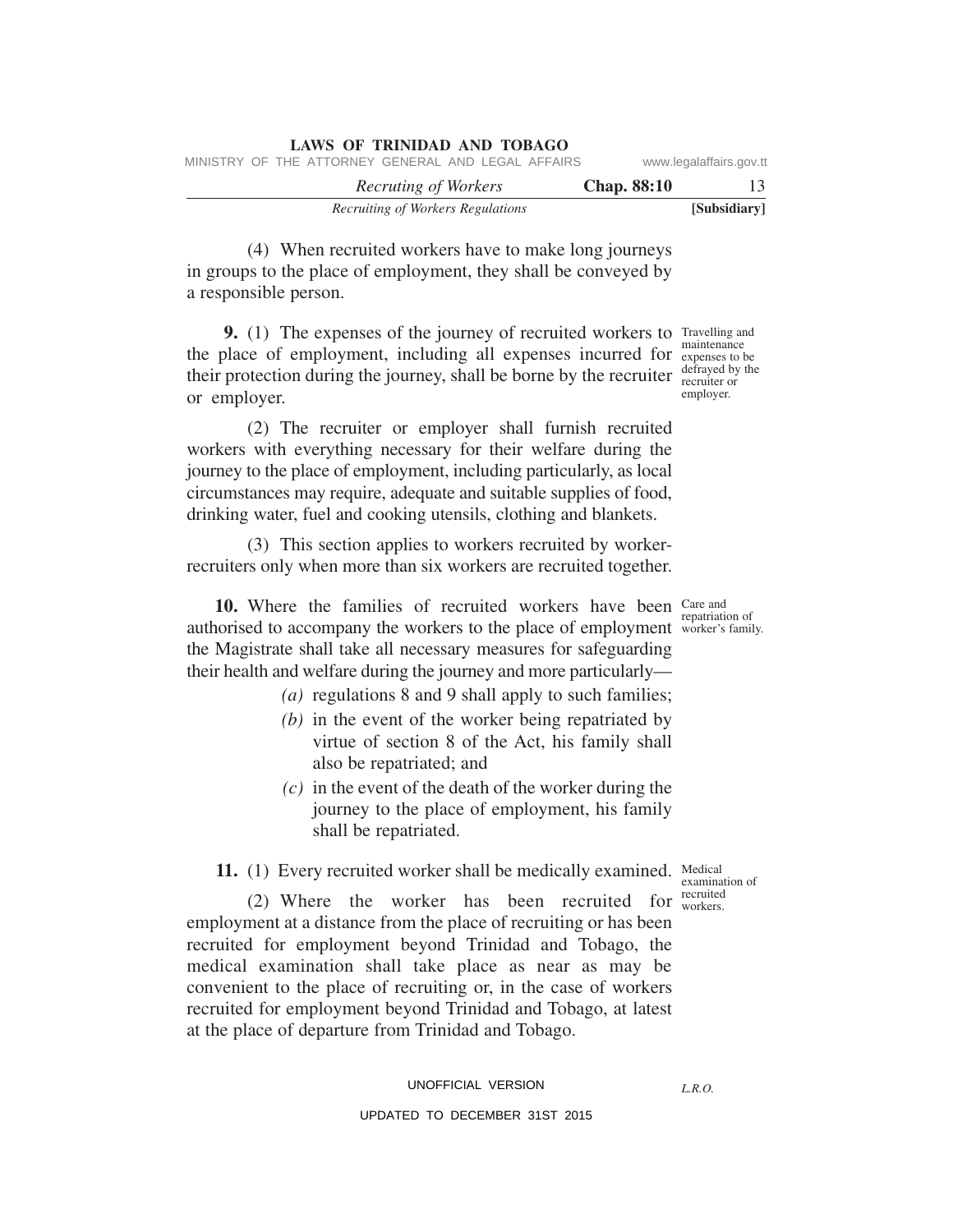| 14           | <b>Chap.</b> 88:10 |  | Recruiting of Workers             |  |
|--------------|--------------------|--|-----------------------------------|--|
| [Subsidiary] |                    |  | Recruiting of Workers Regulations |  |

(3) The Magistrate before whom workers are brought in pursuance of the Act may authorise the departure prior to medical examination of workers in whose case he is satisfied—

**LAWS OF TRINIDAD AND TOBAGO**

- *(a)* that it was and is impossible for the medical examination to take place near to the place of recruiting or at the place of departure;
- *(b)* that the worker is fit for the journey and the prospective employment; and
- *(c)* that the worker will be medically examined on arrival at the place of employment or as soon as possible thereafter.

(4) The Magistrate may, particularly when the journey of the recruited workers is of such duration and takes place under such conditions that the health of the workers is likely to be affected, require recruited workers to be examined both before departure and after arrival at the place of employment.

(5) The Magistrate shall ensure that all necessary measures are taken for the acclimatisation and adaptation of recruited workers and for their immunisation against disease.

**12.** Every licensee shall keep, in such form as may be prescribed, records from which the regularity of every recruiting operation can be verified and every recruited worker can be identified.

Licensee's assistants to obtain a permit.

**13.** (1) No person shall assist a licensee in a subordinate capacity in the actual recruiting operations unless he has been approved by the licensing officer and has been furnished with a permit by the licensee.

(2) Licensees shall be responsible for the proper conduct of the assistants.

Area in which workerrecruiters may operate.

**14.** Worker-recruiters may recruit only within Trinidad for employment therein, and within Tobago for employment therein.

#### UNOFFICIAL VERSION

#### UPDATED TO DECEMBER 31ST 2015

Records to be kept.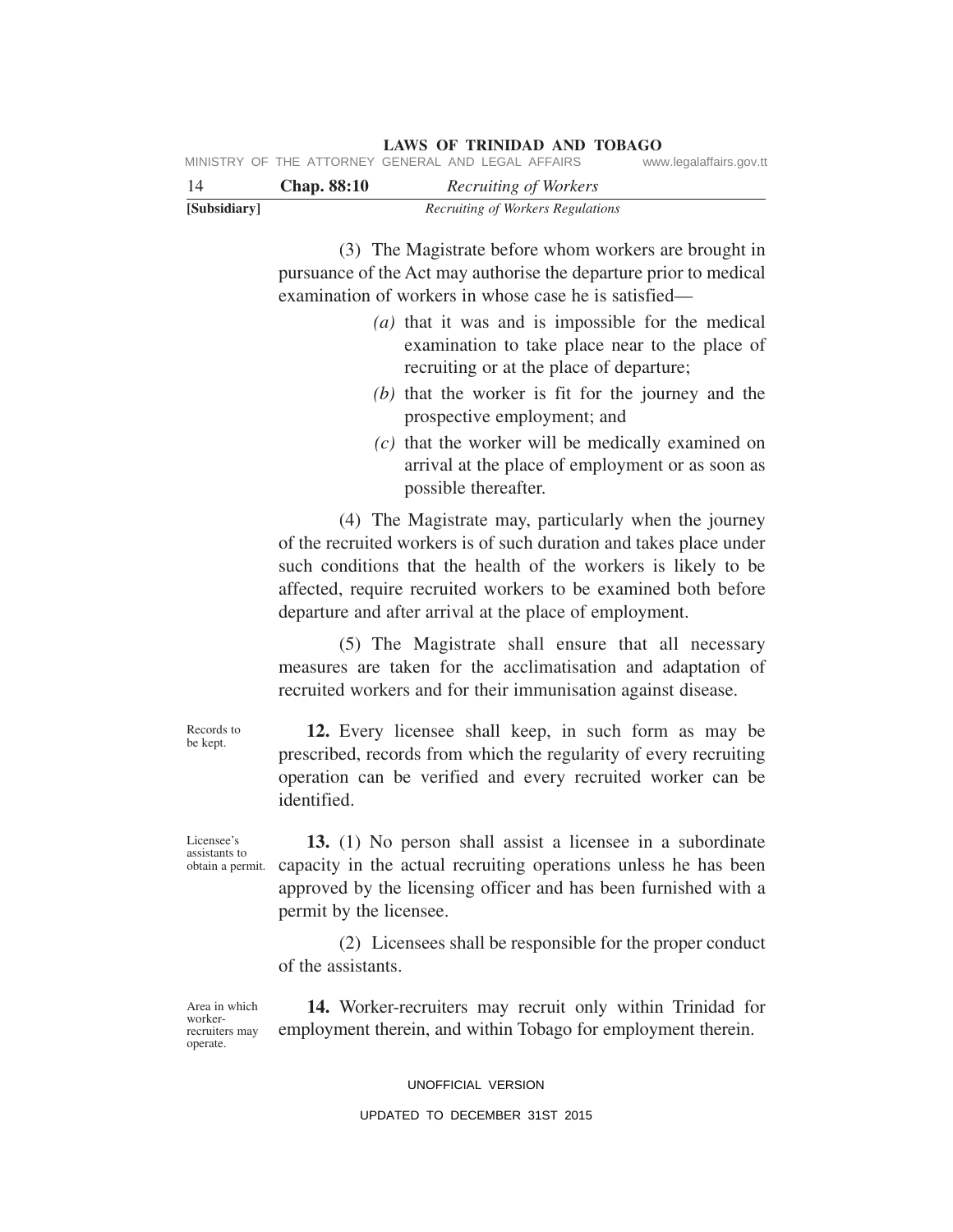| www.legalaffairs.gov.tt |                    |                                   |  |  |                      | MINISTRY OF THE ATTORNEY GENERAL AND LEGAL AFFAIRS |  |  |  |
|-------------------------|--------------------|-----------------------------------|--|--|----------------------|----------------------------------------------------|--|--|--|
| 15                      | <b>Chap.</b> 88:10 |                                   |  |  | Recruting of Workers |                                                    |  |  |  |
| [Subsidiary]            |                    | Recruiting of Workers Regulations |  |  |                      |                                                    |  |  |  |

15. Any advance made to a worker before he takes up his Advance employment shall not exceed an agreed month's wages, and not more than one-fourth of the advances shall be retained out of each month's wages. against wages.

**LAWS OF TRINIDAD AND TOBAGO**

**16.** The following fees shall be paid to the Comptroller of Licence fees. Accounts for a recruiting licence, or for any renewal thereof, with respect to each period of twelve months or less, expiring on the 31st of December following the date of issue of the licence:

| (a) for recruiting workers within Trinidad for |          |          |     |
|------------------------------------------------|----------|----------|-----|
| employment therein                             |          |          | 50  |
| $(b)$ for recruiting workers within Tobago for |          |          |     |
| employment therein                             | $\cdots$ | $\cdots$ | 25  |
| $(c)$ for recruiting workers in Trinidad for   |          |          |     |
| Tobago or in Tobago for Trinidad               |          |          | 100 |
| (d) for recruiting workers in Trinidad and     |          |          |     |
| Tobago for employment beyond Trinidad          |          |          |     |
| and Tobago                                     |          |          |     |

However, whenever a licence authorises the recruiting of not more than one hundred workers, only one-half of the prescribed licence fee shall be paid.

**17.** Before a licence is issued, the licensee shall enter into a Amount of bond with sufficient sureties to the satisfaction of the licensing officer for such sum as the licensing officer shall determine having regard to the number of workers to be recruited, the nature of their employment and wages, and the places of their employment.

**18.** A bond entered into pursuant to regulation 17 shall be in Form of bond. the form given in the Schedule with such variations and additions as circumstances may require. Schedule.

UNOFFICIAL VERSION

*L.R.O.* 

UPDATED TO DECEMBER 31ST 2015

[51/1980].

\$

security bond.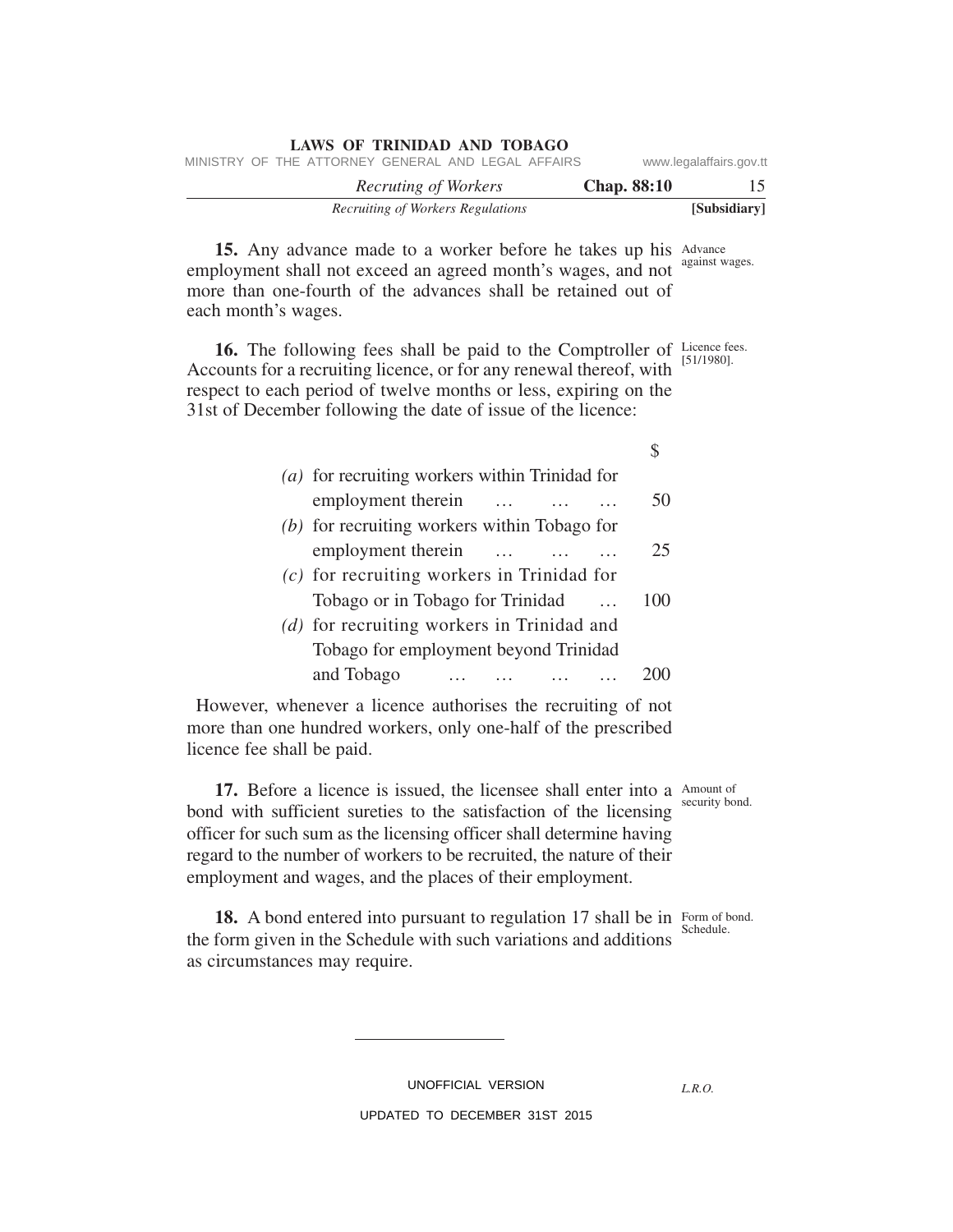MINISTRY OF THE ATTORNEY GENERAL AND LEGAL AFFAIRS www.legalaffairs.gov.tt

16 **Chap. 88:10** *Recruiting of Workers*

**[Subsidiary]** *Recruiting of Workers Regulations*

Regulation 18.

#### **SCHEDULE**

#### RECRUITING OF WORKERS ACT

#### **BOND.**

## REPUBLIC OF TRINIDAD AND TOBAGO.

KNOW ALL MEN BY THESE PRESENTS THAT WE ............. of ............. and ............., of ..............., and ............., of ................, are held and firmly bound to the State in the sum of ................. Dollars to be paid to the Comptroller of Accounts for which payment to be well and truly made we bind ourselves and each and any two of us, our and each and any two of our heirs, executors and administrators jointly and severally by these presents.

Dated this ............. day of ..................... , 20.........

WHEREAS ............of..............., hereinafter called "the licensee" in obedience to the Recruiting of Workers Act, has applied for a licence to hire and engage workers, hereinafter called "the workers" for the purpose of being employed as workers in ................... [*name of country and place or locality within such country where work or service is to be rendered*].

And whereas the licensing officer has consented to grant such licence as is required by the said Act upon the licensee entering into the above-written bond subject to the condition hereinafter mentioned.

Now therefore the condition of the above-written bond or obligation is such that if the licensee shall well and truly observe and perform all and every the provisions of the Recruiting of Workers Act, and all and every the conditions and stipulations in the contract to be made and entered into between the licensee and the workers in pursuance of and under the provisions of the said Act, and shall answer whenever so required and pay all damages and costs which shall or may be recovered by the workers or any of them in any action upon or for any breach of such contract, then the above-written bond or obligation shall be void, but otherwise the same shall remain in full force and virtue.

Signed and delivered by the licensee in the presence of:

UNOFFICIAL VERSION